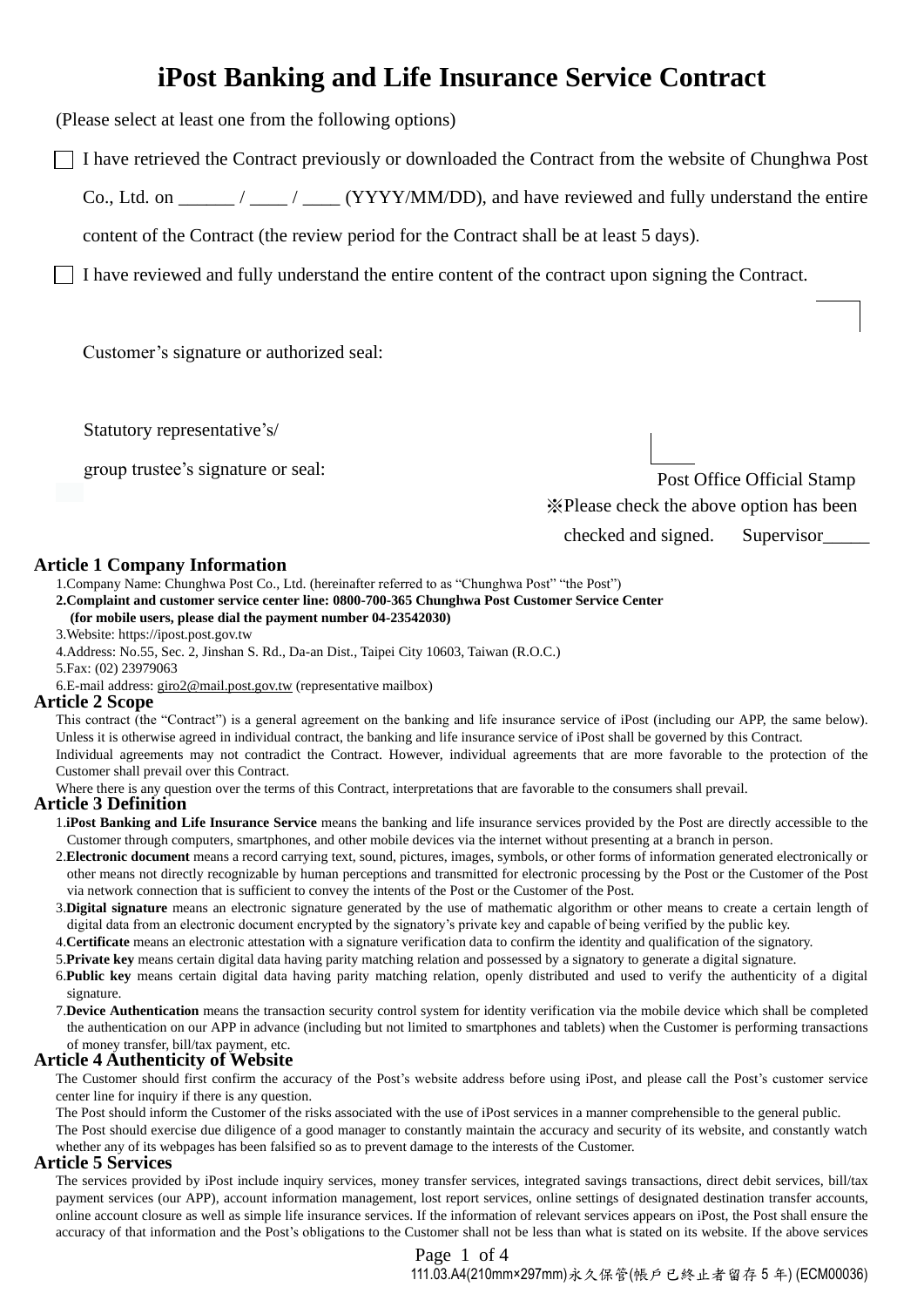require the Customer to present at a branch for application (e.g., money transfer services and online settings of designated destination transfer accounts), the application shall be executed in compliance with the related regulations of the Post.

Money transfer services (for individual accounts only, excluding political contribution accounts) shall be applied in advance; the total transfer amount shall not exceed **NT\$1 million** per day (including designated, non-designated, interbank, non-interbank, bill payments and Smart Pay).

1.Non-designated transfer: The maximum transfer amount shall be **NT\$50,000** per transaction; the maximum amount per day shall be **NT\$100,000**; the maximum amount per month shall be **NT\$200,000**.

2.Designated transfer (designated destination transfer account will become effective on the following day of application):

- (1)For "Designated transfer account setup at a counter", the maximum amount for each transfer shall be **NT\$1 million**; the maximum amount per day shall be **NT\$1 million**.
- (2)For "Designated transfer account online setup", the maximum amount for each transfer shall be **NT\$50,000**; the maximum amount per day shall be **NT\$100,000**; the maximum amount per month shall be **NT\$200,000**.

# **Article 6 Network for Connection**

The Post and the Customer agree to use the network for sending and receiving electronic documents.

The Post and the Customer should respectively sign network access contract that delineates rights and obligations with an Internet service provider and assume the expenses incurred thereof.

#### **Article 7 Receipt of and Response to Electronic Document**

After receiving an electronic document that contains a digital signature or identification as agreed by the Post and the Customer, except where the electronic document concerns an inquiry, the Post should provide a webpage on important information regarding to the transaction indicated in the electronic document for reconfirmation by the Customer and then immediately undergo checking and processing, and notify the Customer of the results of checking and processing by messages.

Any electronic document received by the Post or the Customer from each other is deemed not sent if the identity of the Post or the Customer or the content of the electronic document is unidentifiable. However, if the Post could confirm the identity of the Customer, the Post should immediately inform the Customer of the fact that the content of the document is unidentifiable by phone or written notice.

#### **Article 8 Non-execution of Electronic Document**

In case of any of the following situations, the Post needs not execute any electronic document received:

1. The Post has solid reason to suspect the authenticity of the electronic document or the accuracy of the instruction given.

2. The Post would violate applicable regulations if it takes action according to the instruction given in the electronic document.

3. The Post is unable to deduct the required fees from the Customer's account on account of the Customer.

If the Post decides not to execute an electronic document mentioned in the preceding paragraph, the Post should notify the Customer of the situation and reason for non-execution with transaction message, by phone, or written notice. Upon receiving such notice, the Customer may confirm with the Post by phone or written notice.

# **Article 9 Time for Exchange of Electronic Document**

**Electronic documents are automatically processed by the Post's computer. The Customer may not withdraw a document after he/she has confirmed the accuracy of its content according to the reconfirmation mechanism provided by the Post according to Paragraph 1 of Article 7 herein and has sent the document to the Post. But for prescheduled transactions that have not taken place, the Customer may withdraw the electronic document sent during a time period specified by the Post.**

If an electronic document is sent via the network to the Post past the service hours for automatic processing, the Post should immediately notify the Customer via an electronic document that the transaction will be processed on the next business day or in a manner as otherwise agreed.

#### **Article 10 Fees**

**The Customer agrees to pay service fees, processing fees, or other fees according to the agreed fee schedule starting from the date of using the services under this Contract, and authorizes the Post to deduct such fees automatically from the Customer's account. However, the Post may not charge fees for services not stated in the agreed fee schedule.**

#### **If the fee schedule in the preceding paragraph is subsequently adjusted, the Post shall announce the such adjustments at a conspicuous place on the Post's website and inform the Customer of fee adjustment (referred to as the "Notice" hereunder) through postal news.**

Where the fee adjustment in Paragraph 2 hereof pertains to fee increase, the Post shall offer the Customer an option on its webpage for the Customer to indicate whether he/she agrees to the fee increase. Where the Customer did not indicate his/her consent before the date the fee adjustment takes effect (referred to as the "Adjustment Effective Date" hereunder), the Post may suspend all or part of iPost services used by the Customer starting from the Adjustment Effective Date, and promptly reinstate relevant services under this Contract if the Customer agrees to the fee adjustment later on.

The Post's announcement and Notice mentioned in the preceding paragraph shall be made 60 days prior to the Adjustment Effective Date, and the Adjustment Effective Date shall not be earlier than the first day of the next year following the year of the announcement and Notice.

#### **Article 11 Installation of Hardware and Software by the Customer and Associated Risk**

The Customer should install his/her own computer software, hardware and other security-related equipment required for using the services under the Contract, and assume related installation expenses and associated risks.

If the software and hardware mentioned in Paragraph 1 and relevant documents are furnished by the Post, the Post agrees that the Customer may use them for agreed services only and may not assign, lend or deliver them in any manner to a third party. The Post shall also indicate the minimum software and hardware requirements for its services on its website and the packages of the software and hardware it furnishes, and assume risks associated with the software and hardware it furnishes.

The Certificate saved in a mobile device may not be exported; the Customer shall apply for "DEVICE AUTHENTICATION" resulting from any change, loss, damage of mobile devices, removal of APP, expiry or termination of the Certificate, five failed password attempts, original settings of mobile devices reset or restored. After the Customer applies and completes the device authentication, the Certificate will no longer be available.

Regarding Device Authentication service, the Customer shall re-apply for the password of device authentication due to loss or damage of mobile devices, removal of the authentication device, change of mobile devices, original settings reset or restored.

The Post may require the Customer to return the equipment mentioned in Paragraph 2 when the Customer terminates the Contract only if there is a special agreement to the effect under this Contract.

# **Article 12 Customer's Connection and Responsibility**

The Customer must have completed necessary tests before connection if it is so mutually agreed with the Post. The Customer shall be responsible for keeping the user's ID, password, Certificate, and other tools sufficient for user authentication furnished by

> Page 2 of 4 111.03.A4(210mm×297mm)永久保管(帳戶已終止者留存 5 年) (ECM00036)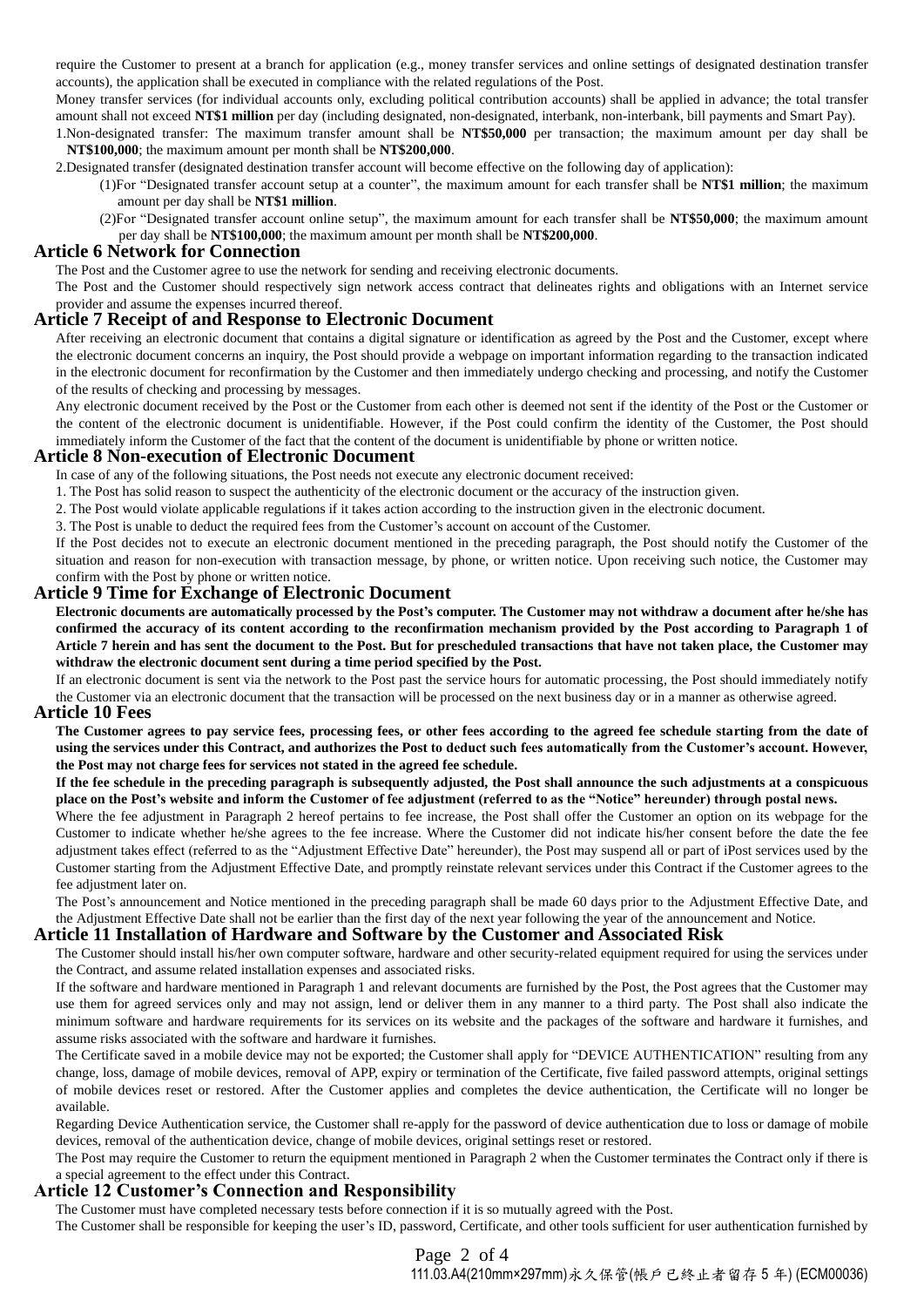the Post.

The Customer shall use the password provided by the Post at a branch to complete logging into the iPost or our APP to change the password within 30 days; the password would automatically become void upon expiry, and re-application would be required. Username and password applied via ATM or WebATM will expire within 24 hours, while the device authentication password applied via WebATM will expire within 24 hours.

**Where the Customer has entered the wrong username or password in Paragraph 2 for five times consecutively, the Post will immediately suspend the Customer from using the services under this Contract automatically. The Customer shall use ATM, WebATM or present at a branch to reset his/ her username and password if he/she intends to restore the services.**

# **Article 13 Checking the Transactions**

Non-designated Transfer via iPost or our APP service is required to apply at a branch or in a mutually agreed manner.

After the Customer enters fund transfer information on our APP, if the Certificate is used as the transaction security control for identity verification, a set of transaction verification code will be sent by SMS to the Customer. Once received, the code shall be entered on the transaction webpage to complete the transaction.

For those who use Device Authentication as identity verification, after transaction information is entered, the Customer shall log into the authenticated mobile device and make the confirmation to complete the transaction.

After completing the processing of each transaction as instructed by the Customer, the Post shall notify the Customer with an electronic document or in the mutually agreed manner, and the Customer should check whether the transaction result is correct. If there is any discrepancy, the Customer shall notify the Post by phone or written notice within 45 days from the date of finishing the use of service.

The Customer shall provide correct E-mail addresses. If email addresses change, the Customer is required to present at a branch or use WebATM/iPost for email update.

Every month, the Post shall send a transaction statement for the previous month to the Customer in a mutually agreed manner (the statement is not required if no transactions haven taken place in the previous month). If the Customer finds error in the transaction statement, he/she shall notify the Post by phone or written notice within 45 days from the date of receiving the statement.

Upon receiving the Customer's notice, the Post shall investigate immediately and reply in writing the findings or result of investigation within 30 days from the date of receiving the notice.

# **Article 14 Electronic Document Errors**

Where an error occurs to an electronic document in relation to services under this Contract sent by the Customer for reasons not attributable to the fault of the Customer, the Post shall assist the Customer in making correction and provide other necessary assistance.

If error occurs to services in the preceding paragraph for reasons attributable to the fault of the Post, the Post shall make correction immediately upon learning the mistake and notify the Customer via electronic document, by phone, or written notice.

Where an error occurs to an electronic document in relation to services under this Contract sent by the Customer for reasons attributable to the fault of the Customer, and the error pertains to the Customer making a mistake in the bank code, account number, or amount transferred into or from his/her own account as applied for or entered such that money is transferred into a wrong account or a wrong amount is transferred, the Post shall take the following actions immediately once it receives a notice from the Customer:

1. Provide details and relevant information on the transaction in accordance with applicable regulations.

2. Notify the destination bank to render assistance.

3. Reply to the Customer the handling of situation.

# **Article 15 Legal Authorization of Electronic Documents and Responsibility**

The Post and the Customer shall make sure the electronic documents they send to each other are legally authorized documents.

**Where the Post or the Customer discovers that a third party uses without authorization or steals the username, password, Certificate, or private key or engages in any other unauthorized use, the Post or the Customer shall promptly notify the other party by phone or written notice to suspend the use of services and take preventive actions.**

If the service used by an unauthorized third party has taken effect before the Post receives a notice from the Customer as mentioned in the preceding paragraph, the Post shall be responsible, except in any of the following circumstances:

1.The Post could show that it results from an intentional or negligent act of the Customer.

2.45 days have elapsed since the Post has notified the Customer of the transaction data or statement in a mutually agreed manner. However, if the Customer could not receive the notice due to a special cause (e.g. the Customer has been away on a long trip or hospitalized), in such case, 45 days have elapsed since the end of the special situation. The preceding provisions do not apply, provided the Customer's failure to receive the notice result from an international or negligent act of the Post.

Fees incurred in investigating the facts of unauthorized use or theft as mentioned in Paragraph 2 hereof shall be borne by the Post.

#### **Article 16 Security of Information Systems**

The Post and the Customer shall each ensure the security of the information system to prevent illegal entry, acquisition, alteration, or destruction of transaction records or the Customer's personal data.

With regard to dispute arising out of the hacking of the safeguard measures of the Post's information system by a third party or the loophole of the Post's information system, the Post bears the burden of proof to show that such fact does not exist.

The Post shall be responsible for damages to the Customer caused by third party invasion into the Post's information system.

# **Article 17 Confidentiality**

Unless it is otherwise provided by law, the Post shall ensure that all electronic documents received from the Customer or Customer data obtained in the process of using or executing services under this Contract will not be disclosed to any third party or be used for purposes irrelevant to this Contract. If it is necessary to disclose the aforementioned information to a third party with the consent of the Customer, the Post shall make sure the third party will also assume the obligation of confidentiality herein.

Where the third party in the preceding paragraph violates the obligation of confidentiality, the Post shall be deemed to have violated the provision hereof.

# **Article 18 Indemnity**

The Post and the Customer agree that when the sending or receiving of electronic documents under this Contract is delayed, omitted, or erred due to causes attributable to the fault of one party, which results in damage to the other party, the party at fault shall be held liable for damages incurred to the other party, except the transactions, instructions or services, caused by force majeure or any reasons not attributed to the Post (including but not limited to power failure, blackout, disconnection, telecommunications congestion, network transmission interference or computer system failure, etc.)